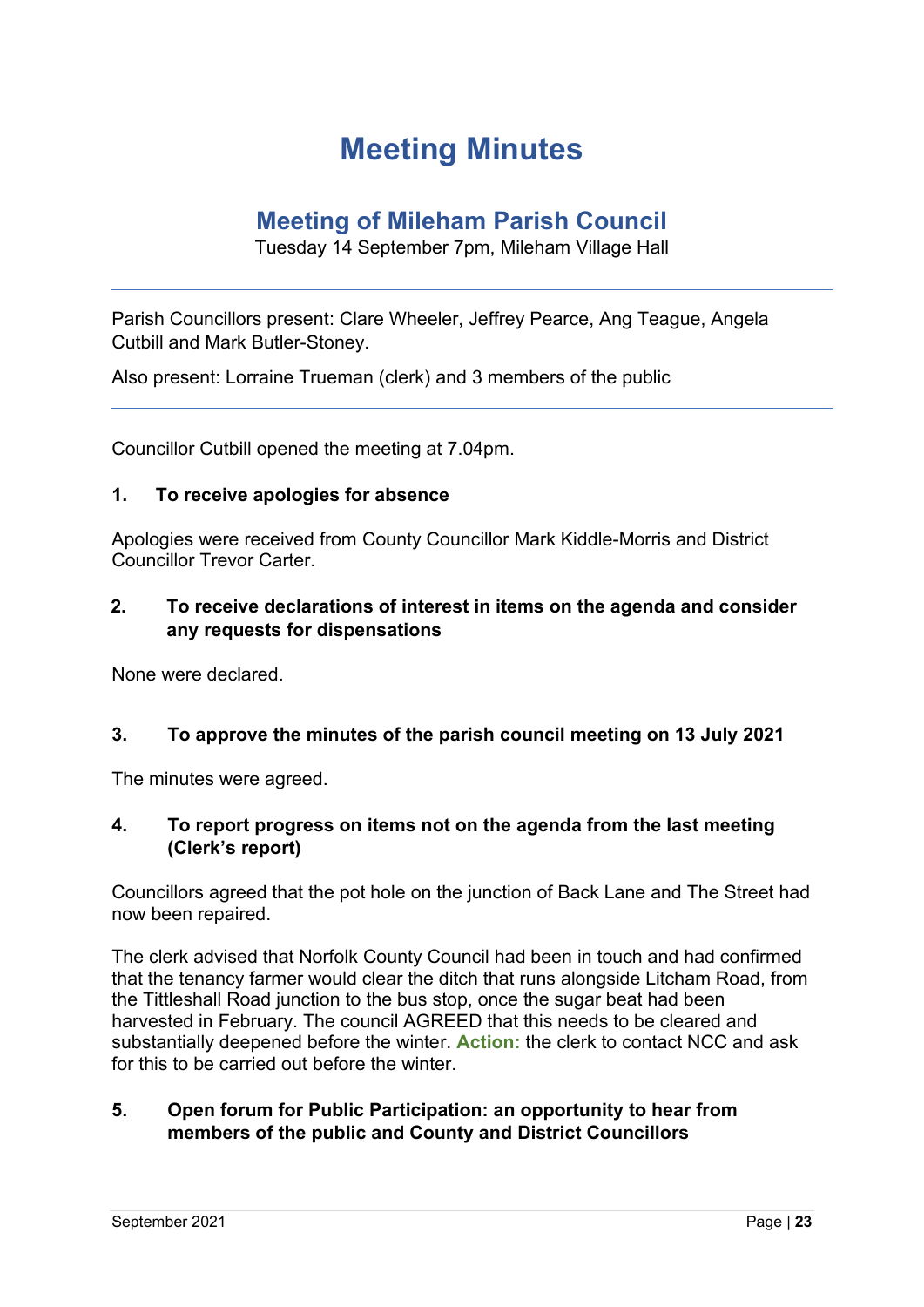A resident asked when the Beeston Road Pond restoration would begin. The council discussed a proposed start in October but agreed this would be dependent on the weather. The council AGREED they would need to form a working group to help with the restoration but decided to wait until a date had been confirmed before asking for volunteers. **Action:** the clerk to find out if the parish council's application for a grant had been successful.

A resident raised concerns about the long grass at the churchyard. Cllr Cutbill advised this would be discussed later as an item on the agenda.

A resident asked about the village noticeboard outside the village shop. Cllr Cutbill explained that the noticeboard was owned by the village hall and was not the responsibility of the parish council. She went on to explain that the parish council owned the noticeboard outside the village hall and that the parish council would consider purchasing a replacement for the one they owned and a new one to go outside the village shop next year.

The safety of the play area was raised by a resident and Cllr Cutbill explained this would be discussed later on in the agenda.

# **6. To discuss the activity list and agree next step**

# **6.1 To discuss holding a Yard Sale in the autumn**

The councillors discussed the timing and AGREED that it would be better to hold this event in the Spring.

# **6.2 To discuss the production of a newsletter**

Cllr Pearce advised he had started the newsletter but did not have the time to finish it. The council AGREED to put the publication of a newsletter on hold and to use Facebook to communicate to residents instead.

# **6.3 To discuss if a neighbourhood plan is required**

The council AGREED that they do not currently have the resource to produce a neighbourhood plan.

# **6.4 To discuss carrying out a village survey**

The council discussed the contents of the village survey and the GDPR implications. **Action:** Cllr Pearce to circulate the proposed village survey to all councillors and the clerk.

# **6.5 To agree the creation and maintenance of a parish council Facebook page**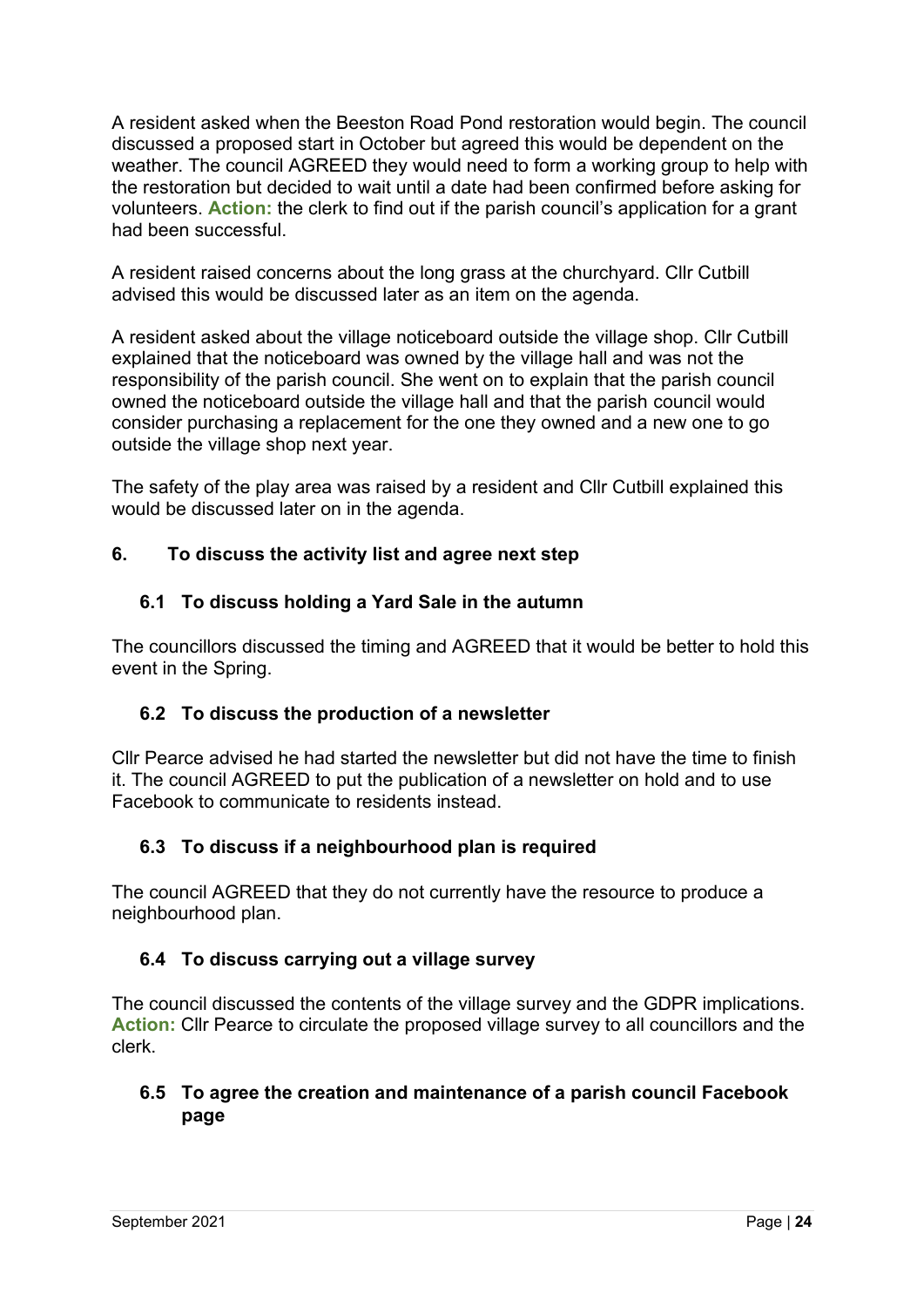Cllr Teague advised she had created a Facebook page and that all councillors had admin rights. She also advised that in time she would link this to Twitter. Cllr Cutbill thanked her for work.

# **6.6 To discuss creating and maintaining mailing list**

The council discussed the creation of a mailing list and the GDPR implications. **Action:** Cllr Teague to put a post on Facebook asking residents to get in contact if this wish to be included on this list.

# **6.7 To discuss additional equipment at the Play Area**

Cllr Butler-Stoney stated that he was the sole trustee of the Mileham Playing Field Charity, although there should be 3 trustees, and that he had been contacted by a resident about securing lottery funding. The council and public raised concerns the condition of the equipment on site and Cllr Butler-Stoney had advised he was working to resolve the problems. He also advised that he inspected the equipment on a weekly basis and that he would call a meeting, which would be separate to a parish council meeting.

# **6.8 To discuss supporting the maintenance of the churchyard**

The Church Lands Charity is responsible for the maintenance of the churchyard. Cllr Butler-Stoney advised he was a trustee of the charity and that the bishop had not allowed volunteers onsite to carry out the works until after 1 August due to the COVID pandemic. The councillors AGREED that they would like to see the churchyard maintained to a higher standard and asked the Church Lands Charity to seek some quotes for a contractor to maintain the grounds.

# **6.9 To request permission to publish charity information on the parish council website**

The council would like to make residents aware of the local charities and what help is available to them. Cllr Pearce had produced a document detailing the charities and the council would like to publish this for the benefit of the residents. Cllr Butler-Stoney asked for a summary of the document to be produced, making it clearer for those trying to find out what help is available.

Cllr Teague asked if there were any funds available for those in need and Cllr Butler-Stoney confirmed there were. **Action:** Cllr Pearce to agree a summary document with Cllr Butler-Stoney.

# **6.10 To discuss the emergency plan**

Cllr Cutbill advised that Norfolk Association of Local Councils were running a webinar on emergency planning and that any further discussions should take place after this.

# **6.11 To discuss clothing bank**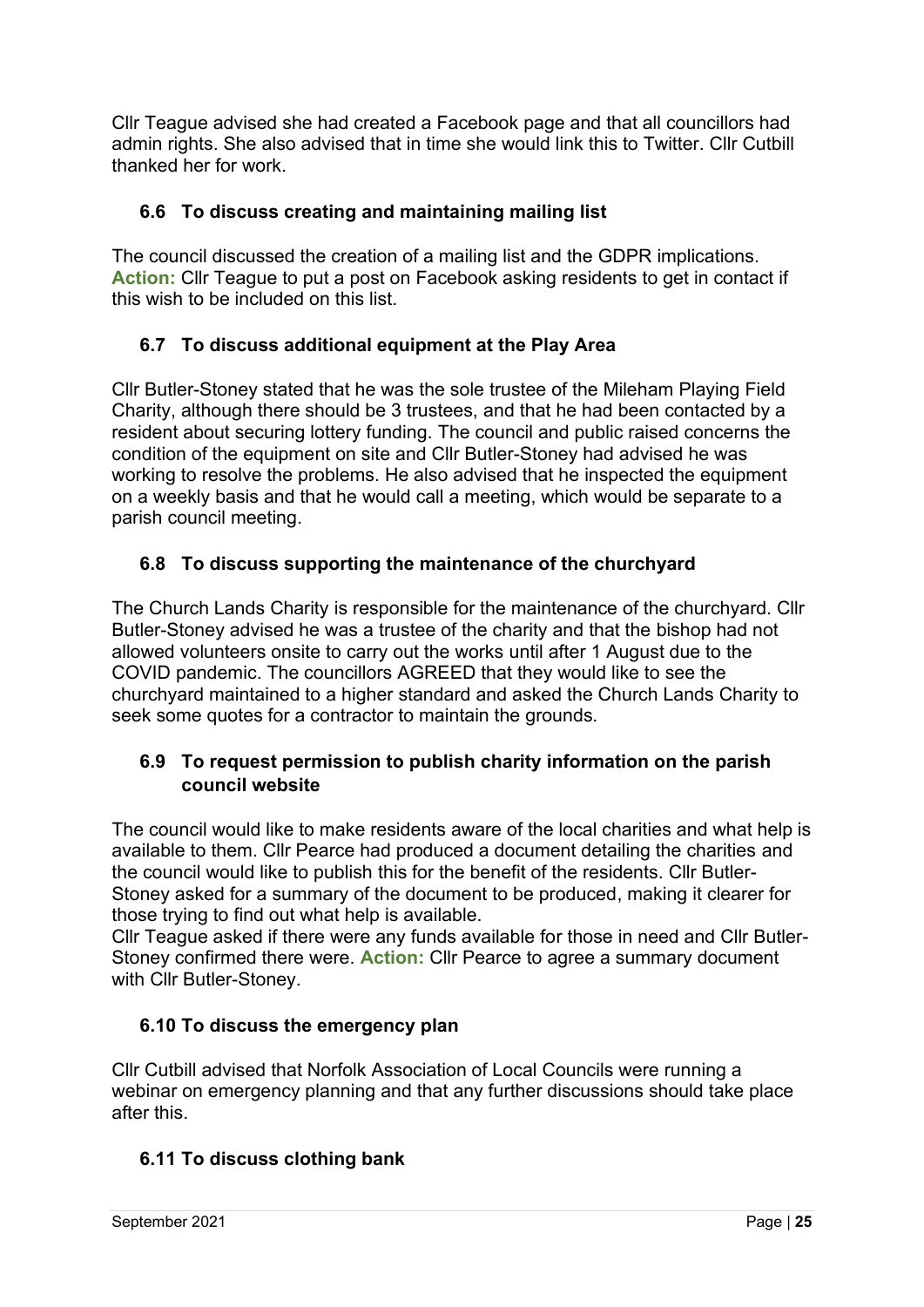Cllr Teague had shared 2 options with the council ahead of the meeting. The council discussed the possibility of a UK beneficiary but these options did not raise funds for the council. **Action:** Cllr Teague to get a quote for the installation of a base for a clothing bank.

# **7. To agree next action to take in regards to the route to school from Mileham to Litcham**

Cllr Teague confirmed that primary school children receive free transport, while secondary school children did not.

The clerk advised a response had been received from George Freeman, which had been circulated to the councillors ahead of the meeting. He had stated that Norfolk County Council had received no appeals from parents and suggested that it would help the case if concerned parents could raise appeals.

The council discussed the appeals option and it was believed that many parents did not know about this. **Action:** the clerk to make the councils viewpoints and reasoning available on the website so that parents can use this if required. Cllr Teague to put a post on Facebook urging concerned parents to go through the appeals process.

Konnect buses had agreed to that the number 32 would stop at the bus shelter, by The Pitt, but this is not reflected in their published timetable. **Action:** the clerk to contact Konnect to ask them to amend their timetable to include the additional bus stop.

# **8. To receive an update on flooding maters and agree next steps**

Cllrs Pearce and Butler-Stoney met with Breckland Bridge in August who advised that the council ask Anglian Water to carry out some dye tests.

The council discussed asking Breckland planning department not to grant any further planning applications until the matter had been resolved but the clerk reminded them that Breckland were unable to take this action due to the processes the planning department have to follow. She reminded councillors that the planning department seek advice from a number of sources before making decisions about planning applications and the advice the council has previously received is to make the Lead Local Flood Authority aware of any flooding occasions.

Cllr Pearce advised he had already pulled together a document summarising the flood and that permission had been given by those named in the report to share this with the local authority.

**Action:** Cllrs Pearce and Butler-Stoney to provide a written summary of the meeting with Breckland Bridge. The clerk to contact Anglian Water to ask for some dye tests to be carried out and to forward the report, produced by Cllr Pearce, on to the Lead Local Flood Authority.

# **9. To receive a recommendation on action to be taken on cutting of grass verges**

The council AGREED to defer this item until Cllrs Pearce and Butler-Stoney were able to able to provide a recommendation.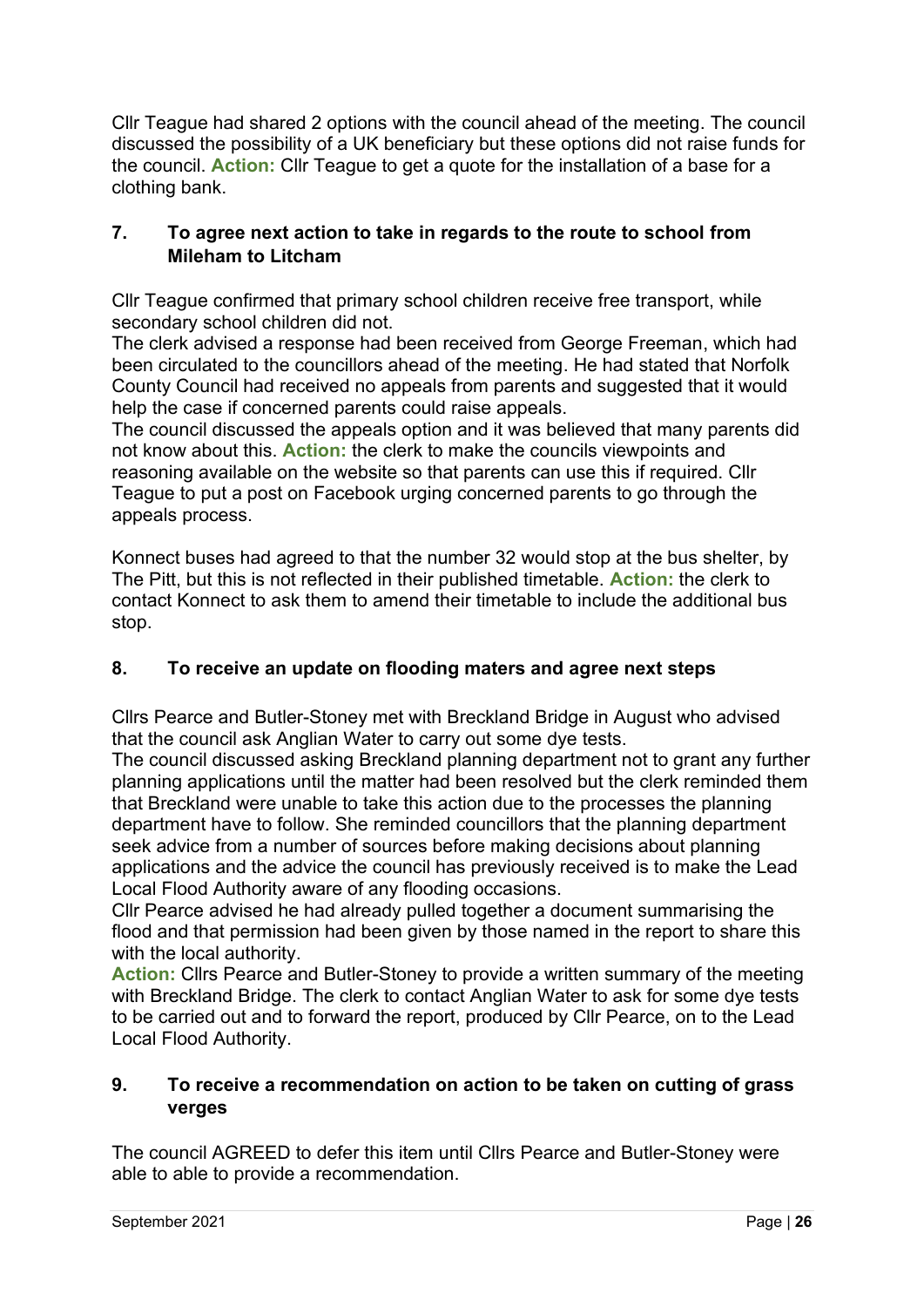# **10. To discuss the condition of Mileham footpaths**

The clerk had received photos of the footpath from Park Farm to Church Cottages, which the council discussed, along with the overgrown bush by the Pitt. **Action:** the clerk to ask Highway Rangers for a timetable for their visits and Cllr Butler-Stoney to cut back the bush by the Pitt.

# **11. Parish Partnership Scheme**

#### **11.1 To agree the maintenance of the hedge and relocation of the gateway to allow for the installation of the trod at Stanfield Road**

The hedge belongs to The Firs and the councillors believe the landowner will maintain this hedge. Concerns were raised over the cost of moving the gateway and the relocation site. **Action:** the clerk to contact Norfolk County Council to ask for the cost of moving the gateway and where it could be positioned.

#### **11.2 To discuss ideas for the 2022-23 Parish Partnership Scheme**

Councillors suggested; play equipment for the playing field, the purchase and redevelopment of the school playing field in Back Lane, extending the jumps, SAM2 sign. The clerk confirmed that the deadline for applications is 10 December. **Action:**  the clerk to include on next month's agenda and councillors to consider other possibilities.

8.47pm 2 members of the public thanked the council for their hard work and left the meeting.

#### **12. Planning**

# **12.1 New Applications (see below)**

3PL/2021/1188/VAR, The Old Oak The Street, Removal of Condition No 5 on 3PL/2013/1145/F to allow annexe to be used as short term holiday let. The Parish Council are in favour of this request but ask that parking is available with the curtilage of the property. SUPPORTER.

#### **12.2 Decisions**

3PL/2021/0865/VAR, Coronation Farm Litcham Road, Variation of Condition No2 on 3PL/2019/0316/HOU - reduction in size of two storey extension. APPROVED

#### **13. To review and agree policies**

The council AGREED to defer this item. **Action:** the clerk to recirculate the proposed policies.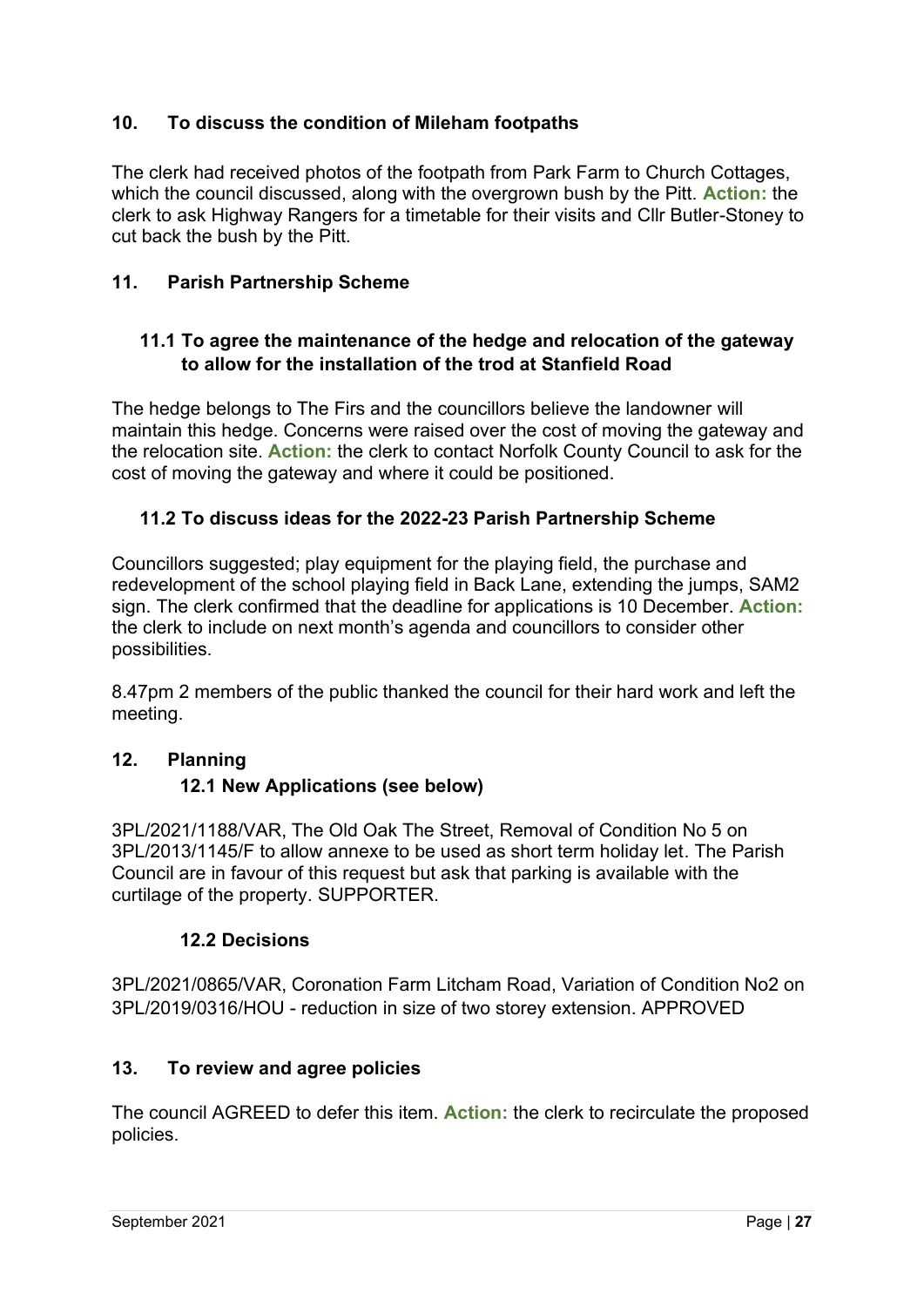#### **14. Finance**

#### **14.1 To approve the payment list**

The Clerk advised that the salary and expenses related to 2 months as no payments were made to her in August and the reimbursement of expenses relating to the village sign renovation had already been paid.

The payment list, at the bottom of the minutes, was approved

#### **14.2 To agree budget working group**

The council AGREED the working group would consist of the clerk and Cllrs Cutbill and Pearce. **Action:** all councillors to consider items for next year's spend and email the working group with suggestions.

#### **15. Correspondence**

The correspondence was noted.

9.10pm Cllr Pearce left the meeting.

#### **16. To receive items for the next meeting agenda 12 October 2021**

**Action:** all councillors to email the clerk for items to be included in the next agenda.

9.12pm Cllr Cutbill closed the meeting.